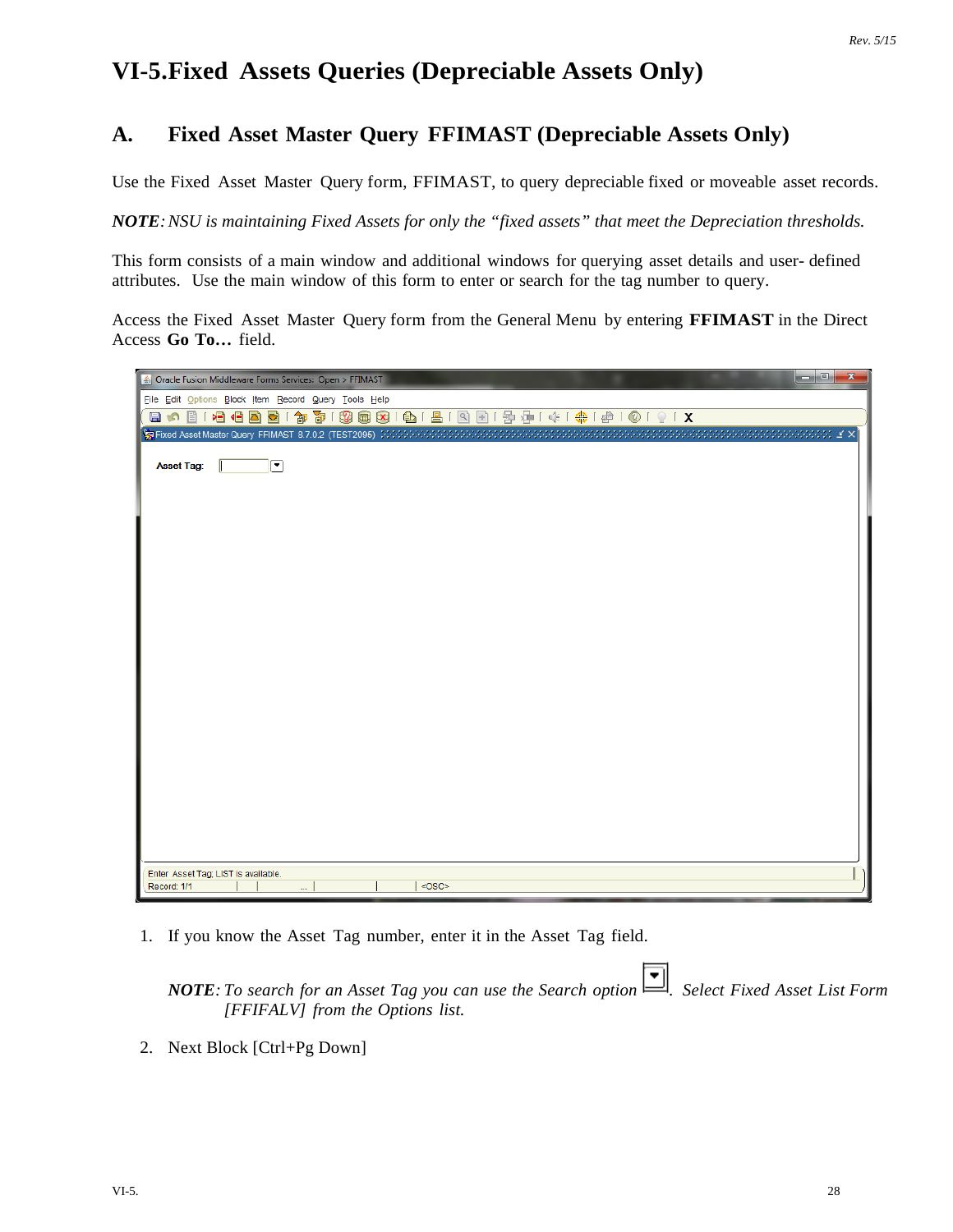|                                              |                                                                                  |                                     | المالدا<br>$\mathbf{x}$           |
|----------------------------------------------|----------------------------------------------------------------------------------|-------------------------------------|-----------------------------------|
|                                              | Sol Oracle Fusion Middleware Forms Services: Open > FFIMAST                      |                                     |                                   |
|                                              | File Edit Options Block Item Record Query Tools Help                             |                                     |                                   |
| 相相<br>z)<br><b>In</b><br>$\blacksquare$<br>Ħ | 3 8 8 8 1 8 1 8 1 8 8 1 9 8 1 9 1 9 1 4 1 4 1 4 1 6 1 0 1 9 1 X<br>面Ⅰ<br>御<br>ÐÌ |                                     |                                   |
|                                              | Fixed Asset Master Query FFIMAST 8.7.0.2 (TEST2095)                              |                                     | ¥Χ                                |
|                                              |                                                                                  |                                     |                                   |
| <b>Asset Tag:</b><br>T00000091               | $\overline{\phantom{a}}$                                                         |                                     |                                   |
|                                              |                                                                                  |                                     |                                   |
|                                              |                                                                                  |                                     |                                   |
|                                              |                                                                                  |                                     |                                   |
| <b>Origination Tag:</b>                      | T00000091                                                                        | <b>Origination Tag Date:</b>        | 28-JAN-2015                       |
| <b>Permanent Tag:</b>                        | N00000003                                                                        | Permanent Tag Date:                 | 10-MAR-2015                       |
| <b>Primary Tag:</b>                          |                                                                                  |                                     |                                   |
| <b>Subordinate Type:</b>                     |                                                                                  | <b>Last Adjustment Date:</b>        |                                   |
|                                              |                                                                                  | <b>Origination Tag Cancel Date:</b> |                                   |
| <b>Asset Description:</b>                    | Scientific Computers for Space Research Lab.                                     | <b>System Status Code:</b>          | Invoiced                          |
| <b>Commodity:</b>                            |                                                                                  |                                     |                                   |
| <b>Unit of Measure:</b>                      | <b>EACH</b><br>EA                                                                |                                     | <b>√</b> Capitalization Indicator |
| <b>Asset Type:</b>                           | Computer & Network Eq >or= \$5000<br>lcg                                         |                                     | <b>Asset Text Exists</b>          |
| <b>User Status Code:</b>                     | Invoiced                                                                         |                                     | □ Tag In Use                      |
|                                              |                                                                                  |                                     | <b>Gift Indicator</b>             |
|                                              |                                                                                  |                                     |                                   |
| <b>Insurance Value:</b>                      |                                                                                  | Cost:                               | 18,000.00                         |
| <b>Market Value:</b>                         |                                                                                  | <b>Total Cost:</b>                  | 18,000.00                         |
| <b>Replacement Value:</b>                    |                                                                                  | <b>Net Book Value:</b>              | 18,000.00                         |
| <b>Book Value:</b>                           |                                                                                  | <b>Total Net Book Value:</b>        | 18,000.00                         |
|                                              |                                                                                  |                                     |                                   |
|                                              |                                                                                  |                                     |                                   |
|                                              |                                                                                  |                                     |                                   |
|                                              |                                                                                  |                                     |                                   |
|                                              |                                                                                  |                                     |                                   |
| Record: 1/1                                  | $<$ OSC><br>                                                                     |                                     |                                   |

- 3. Review the information in this block:<br>• Origination Tag
	- Origination Tag<br>• Origination Tag
	- Origination Tag Date
	- Permanent Tag
	- Permanent Tag Date<br>• Asset Description
	- Asset Description<br>• Commodity (Not U
	- Commodity (Not Used by NSU This will be blank)<br>
	Cost
	-
	- Cost<br>• Total • Total Cost<br>• Net Book N
	- Net Book Value<br>• Total Net Book V
	- Total Net Book Value
- 4. Exit [Ctrl+Q] to return to the General Menu.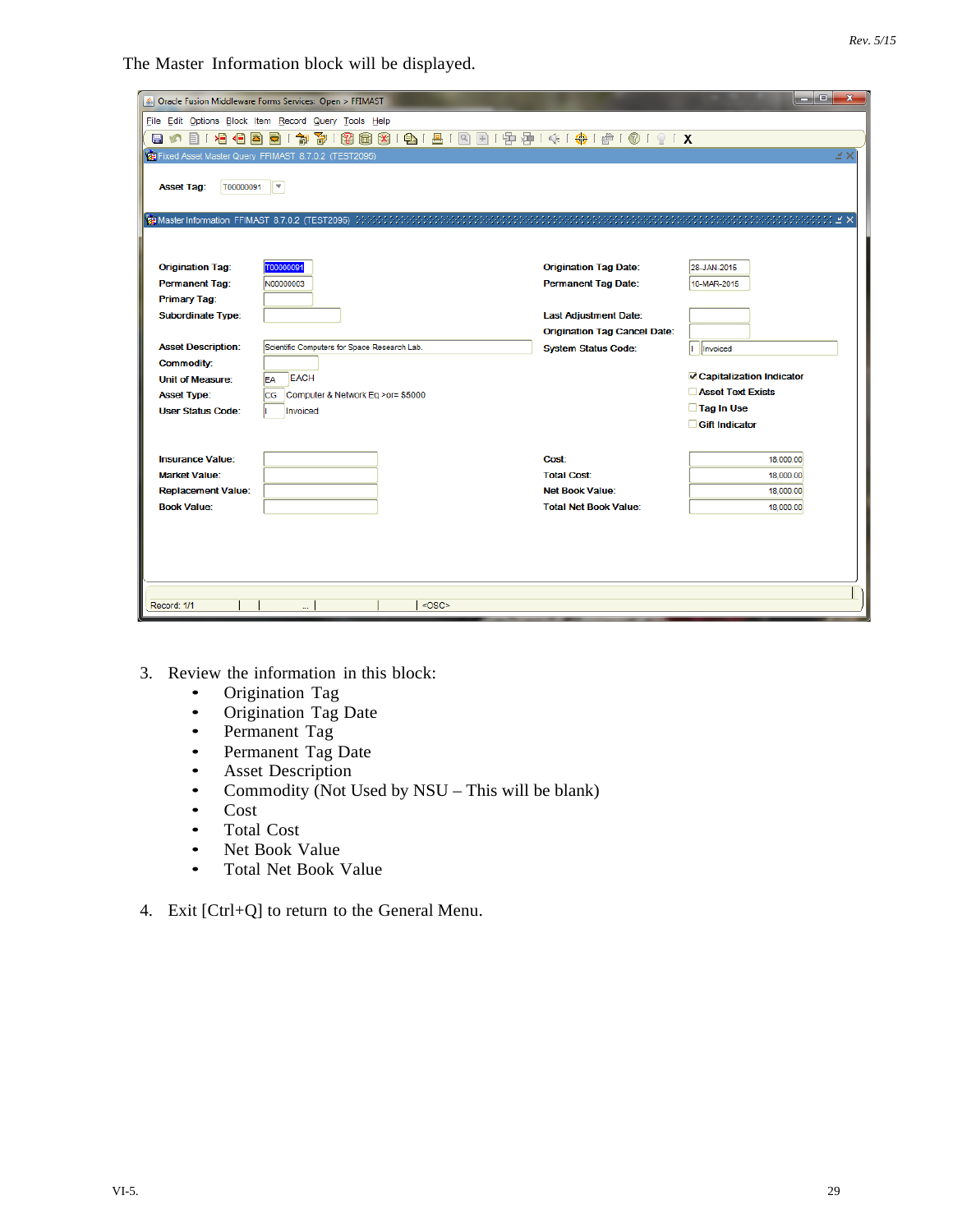## **B. Fixed Asset List FFIFALV (Depreciable Asset Only)**

Use the Fixed Asset List form, FFIFALV, to search for an asset tag using the asset's description. Access the Fixed Asset List form by entering FFIFALV in the Direct Access Go To… field or selecting.

*NOTE:NSU is maintaining Fixed Assets for only the "fixed assets" that meet the Depreciation thresholds.*

Fixed Asset List Form (FFIFALV) from the Asset Tag search Option List on form FFIMAST.

|                                          | Dracle Fusion Middleware Forms Services: Open > FFIFALV |                                        |                |                      |               |                  | ا ہے ۔             | $\mathbf{x}$                 |
|------------------------------------------|---------------------------------------------------------|----------------------------------------|----------------|----------------------|---------------|------------------|--------------------|------------------------------|
|                                          | File Edit Options Block Item Record Query Tools Help    |                                        |                |                      |               |                  |                    |                              |
|                                          |                                                         | 日の101名白国园1参701图画图1011图1图1图1图1011011011 |                |                      |               |                  |                    |                              |
|                                          |                                                         |                                        |                |                      |               |                  |                    |                              |
|                                          |                                                         |                                        |                |                      |               |                  |                    |                              |
| <b>• Permanent Tag</b>                   | <b>Origination Tag</b>                                  |                                        |                |                      |               |                  |                    |                              |
| Permanent                                | Origination                                             | <b>Asset</b>                           | Capitalization | <b>User</b>          | <b>System</b> | Primary          | <b>Subordinate</b> |                              |
| Tag                                      | Tag                                                     | <b>Description</b>                     | Indicator      | <b>Status Status</b> |               | <b>Asset Tag</b> | <b>Type</b>        |                              |
|                                          |                                                         |                                        |                |                      |               |                  |                    | $\left( \frac{1}{2} \right)$ |
|                                          |                                                         |                                        |                |                      |               |                  |                    |                              |
|                                          |                                                         |                                        |                |                      |               |                  |                    |                              |
|                                          |                                                         |                                        |                |                      |               |                  |                    |                              |
|                                          |                                                         |                                        |                |                      |               |                  |                    |                              |
|                                          |                                                         |                                        |                |                      |               |                  |                    |                              |
|                                          |                                                         |                                        |                |                      |               |                  |                    |                              |
|                                          |                                                         |                                        |                |                      |               |                  |                    |                              |
|                                          |                                                         |                                        |                |                      |               |                  |                    |                              |
|                                          |                                                         |                                        |                |                      |               |                  |                    |                              |
|                                          |                                                         |                                        |                |                      |               |                  |                    |                              |
|                                          |                                                         |                                        |                |                      |               |                  |                    |                              |
|                                          |                                                         |                                        |                |                      |               |                  |                    |                              |
|                                          |                                                         |                                        |                |                      |               |                  |                    |                              |
|                                          |                                                         |                                        |                |                      |               |                  |                    |                              |
|                                          |                                                         |                                        |                |                      |               |                  |                    |                              |
|                                          |                                                         |                                        |                |                      |               |                  |                    |                              |
| Select Permanent Tag or Origination Tag. |                                                         |                                        |                |                      |               |                  |                    |                              |
| Record: 1/1                              |                                                         | $<$ OSC>                               |                |                      |               |                  |                    |                              |

1. Next Block [Ctrl+Pg Down]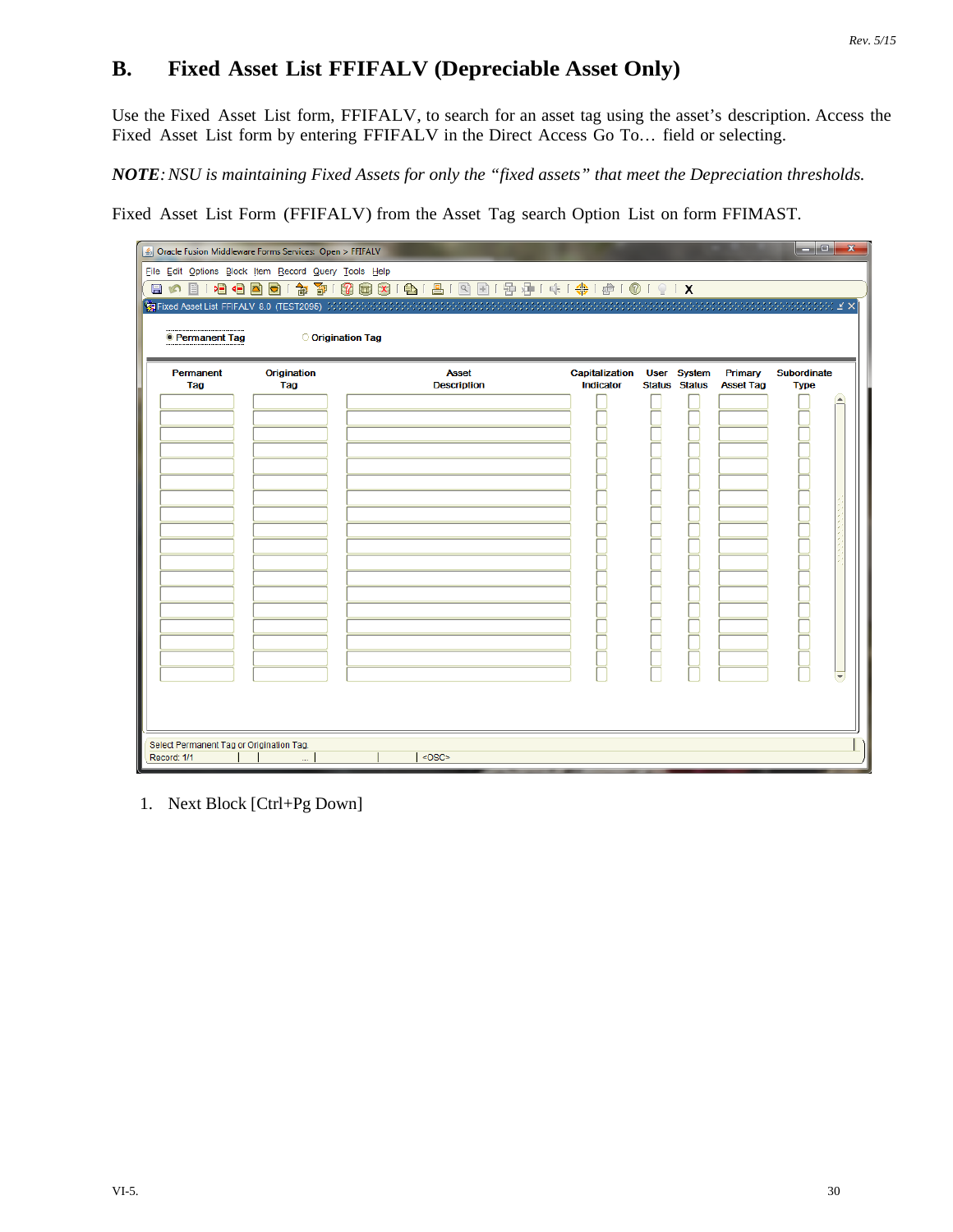|                        | △ Oracle Fusion Middleware Forms Services: Open > FFIFALV<br>File Edit Options Block Item Record Query Tools Help |                                    |                                    |                                     |                             | <b>1000</b><br>$\mathbf{x}$ |
|------------------------|-------------------------------------------------------------------------------------------------------------------|------------------------------------|------------------------------------|-------------------------------------|-----------------------------|-----------------------------|
|                        |                                                                                                                   |                                    |                                    |                                     |                             |                             |
|                        |                                                                                                                   |                                    |                                    |                                     |                             |                             |
| <b>• Permanent Tag</b> |                                                                                                                   | <b>Origination Tag</b>             |                                    |                                     |                             |                             |
|                        |                                                                                                                   |                                    |                                    |                                     |                             |                             |
| Permanent<br>Tag       | Origination<br>Tag                                                                                                | <b>Asset</b><br><b>Description</b> | Capitalization<br><b>Indicator</b> | User System<br><b>Status Status</b> | Primary<br><b>Asset Tag</b> | Subordinate<br><b>Type</b>  |
|                        |                                                                                                                   | %Computer%                         |                                    |                                     |                             |                             |
|                        |                                                                                                                   |                                    |                                    |                                     |                             |                             |
|                        |                                                                                                                   |                                    |                                    |                                     |                             |                             |
|                        |                                                                                                                   |                                    |                                    |                                     |                             |                             |
|                        |                                                                                                                   |                                    |                                    |                                     |                             |                             |
|                        |                                                                                                                   |                                    |                                    |                                     |                             |                             |
|                        |                                                                                                                   |                                    |                                    |                                     |                             |                             |
|                        |                                                                                                                   |                                    |                                    |                                     |                             |                             |
|                        |                                                                                                                   |                                    |                                    |                                     |                             |                             |
|                        |                                                                                                                   |                                    |                                    |                                     |                             |                             |
|                        |                                                                                                                   |                                    |                                    |                                     |                             |                             |
|                        |                                                                                                                   |                                    |                                    |                                     |                             |                             |
|                        |                                                                                                                   |                                    |                                    |                                     |                             |                             |
|                        |                                                                                                                   |                                    |                                    |                                     |                             |                             |
|                        |                                                                                                                   |                                    |                                    |                                     |                             |                             |
|                        |                                                                                                                   |                                    |                                    |                                     |                             |                             |
| Record: 1/1            | Enter a query; press F8 to execute, Ctrl+Q to cancel.<br>Enter-Qu                                                 | $<$ OSC>                           |                                    |                                     |                             |                             |

- 2. [TAB] to move the cursor to the **Asset Description** field.
- 3. Enter the asset description (use wildcard, %, characters) refer to Banner Introduction and Navigation User Guides for info on using wildcards.
- 4. Execute Query [F8]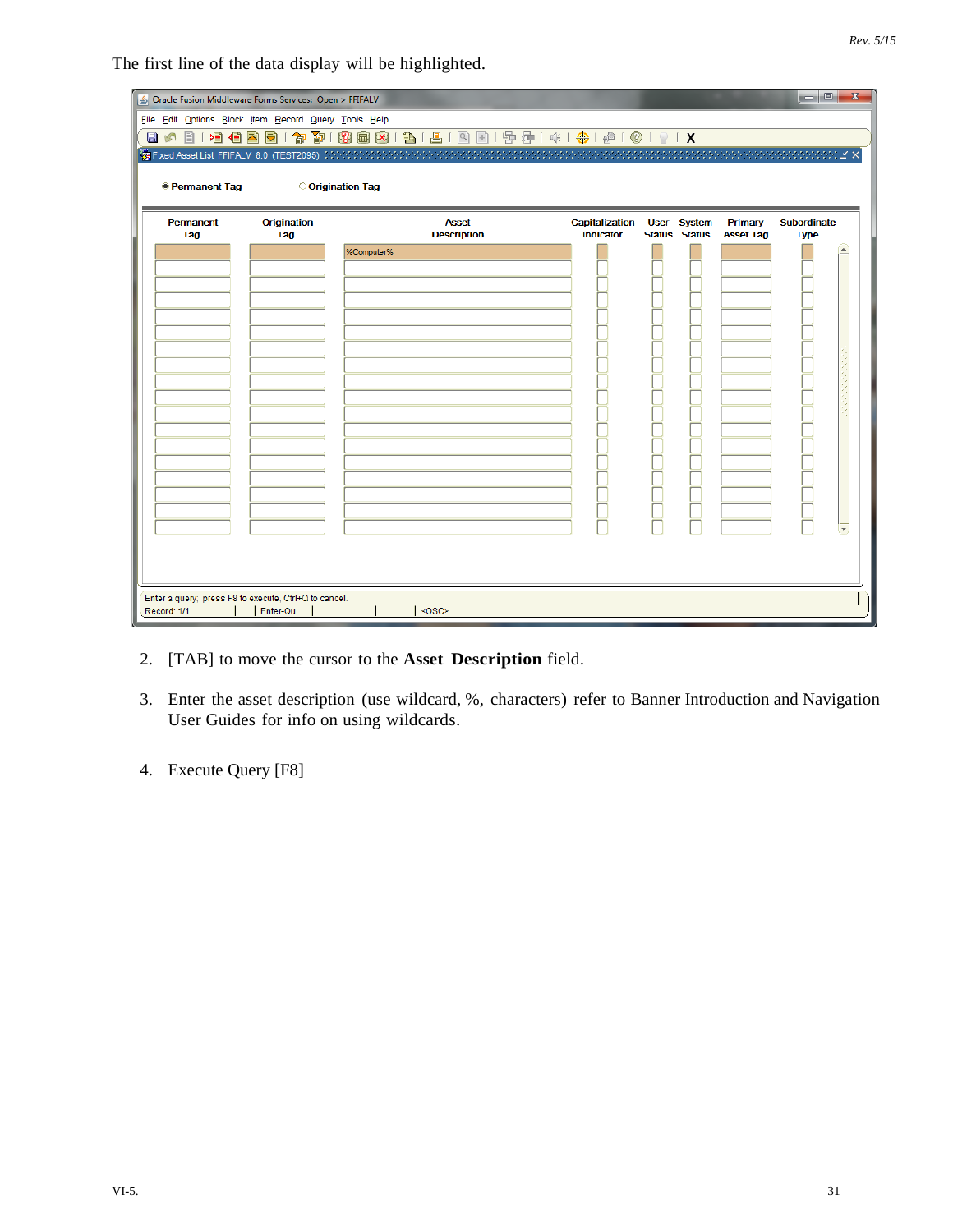All assets matching your search criteria will be displayed.

| Oracle Fusion Middleware Forms Services: Open > FFIFALV<br>File Edit Options Block Item Record Query Tools Help |                    |                                              |                                    |             |                                       |                             | la el<br>$\mathbf{x}$             |
|-----------------------------------------------------------------------------------------------------------------|--------------------|----------------------------------------------|------------------------------------|-------------|---------------------------------------|-----------------------------|-----------------------------------|
|                                                                                                                 |                    |                                              |                                    |             |                                       |                             |                                   |
|                                                                                                                 |                    |                                              |                                    |             |                                       |                             |                                   |
| <b>• Permanent Tag</b>                                                                                          |                    | O Origination Tag                            |                                    |             |                                       |                             |                                   |
| Permanent<br>Tag                                                                                                | Origination<br>Tag | <b>Asset</b><br><b>Description</b>           | Capitalization<br><b>Indicator</b> | <b>User</b> | <b>System</b><br><b>Status Status</b> | Primary<br><b>Asset Tag</b> | <b>Subordinate</b><br><b>Type</b> |
| 6089119                                                                                                         | T00000042          | Faculty Lounge Computer Station Printer /FAX | Y                                  | h.          |                                       |                             |                                   |
| S00000003                                                                                                       | T00000041          | Scientific Computers for Space Research Lab. |                                    |             |                                       |                             |                                   |
| N00000003                                                                                                       | T00000091          | Scientific Computers for Space Research Lab. | $\frac{1}{\sqrt{2}}$               |             |                                       |                             |                                   |
| N00000002                                                                                                       | T00000092          | Scientific Computers for Space Research Lab. | $\overline{\overline{Y}}$          |             |                                       |                             |                                   |
|                                                                                                                 |                    |                                              |                                    |             |                                       |                             |                                   |
|                                                                                                                 |                    |                                              |                                    |             |                                       |                             |                                   |
|                                                                                                                 |                    |                                              |                                    |             |                                       |                             |                                   |
|                                                                                                                 |                    |                                              |                                    |             |                                       |                             |                                   |
|                                                                                                                 |                    |                                              |                                    |             |                                       |                             |                                   |
|                                                                                                                 |                    |                                              |                                    |             |                                       |                             |                                   |
|                                                                                                                 |                    |                                              |                                    |             |                                       |                             |                                   |
|                                                                                                                 |                    |                                              |                                    |             |                                       |                             |                                   |
|                                                                                                                 |                    |                                              |                                    |             |                                       |                             |                                   |
|                                                                                                                 |                    |                                              |                                    |             |                                       |                             |                                   |
|                                                                                                                 |                    |                                              |                                    |             |                                       |                             |                                   |
|                                                                                                                 |                    |                                              |                                    |             |                                       |                             |                                   |
|                                                                                                                 |                    |                                              |                                    |             |                                       |                             |                                   |
|                                                                                                                 |                    |                                              |                                    |             |                                       |                             |                                   |
|                                                                                                                 |                    |                                              |                                    |             |                                       |                             |                                   |
|                                                                                                                 |                    |                                              |                                    |             |                                       |                             |                                   |
| Record: 1/4                                                                                                     | u.                 | $<$ OSC>                                     |                                    |             |                                       |                             |                                   |

- 5. If you accessed this search form from the FFIMAST form, highlight the record you need and click on the Select button to return; otherwise,
- 6. Exit [Ctrl+Q] to return to the General Menu.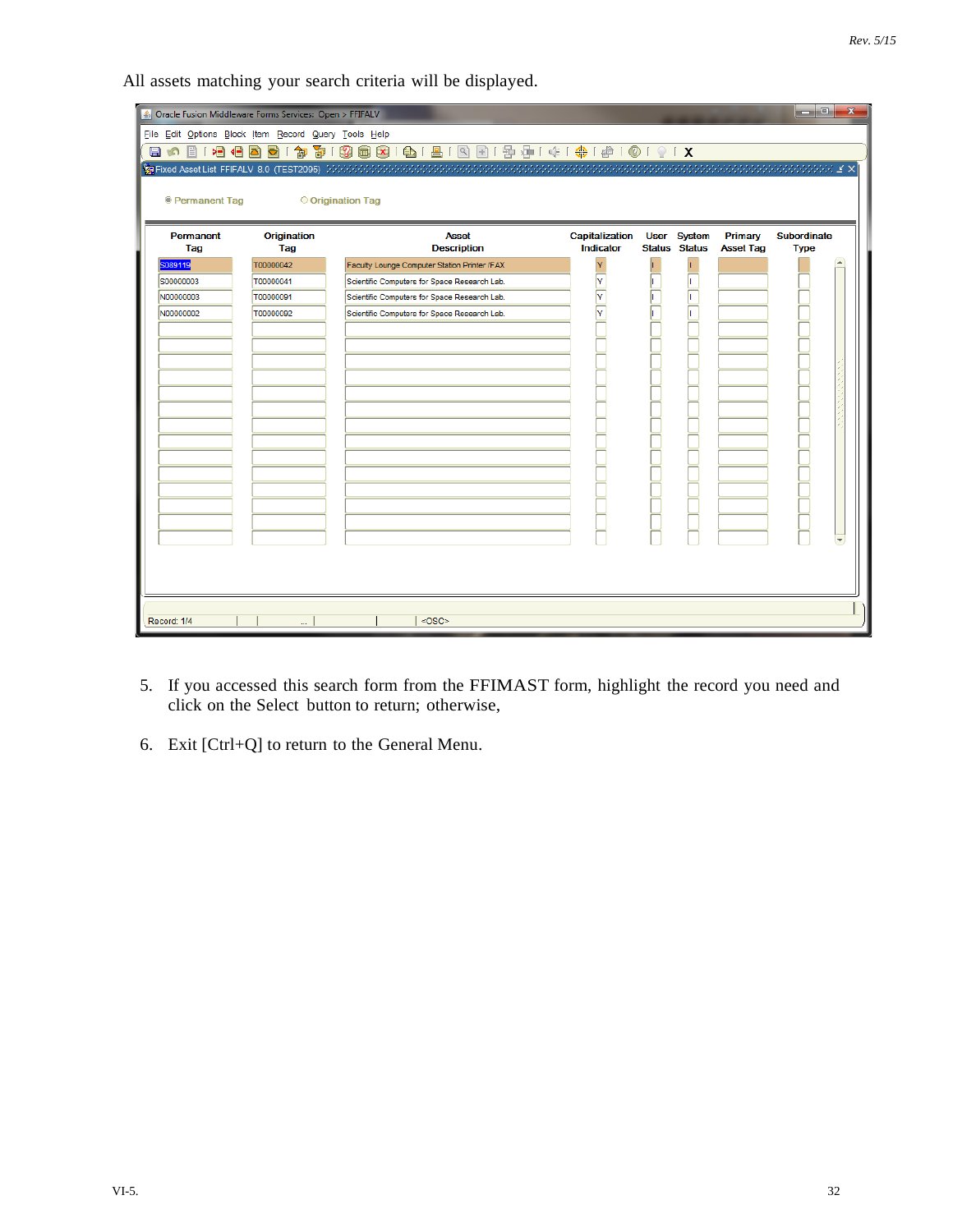## **C. Fixed Asset Procurement Query FFIPROC (Depreciable Assets Only)**

Use the Fixed Asset Procurement Query form, FFIPROC, to search for an asset by purchase order number.

*NOTE:NSU is maintaining Fixed Assets for only the "fixed assets" that meet the Depreciation thresholds.*

Access the Fixed Asset Procurement Query form by entering **FFIPROC** in the Direct Access **Go To…** field.

| S Oracle Fusion Middleware Forms Services: Open > FFIPROC                                         |                          |                                                         |                    |                      |             | $\Box$ e<br>$\mathbf{x}$                                 |
|---------------------------------------------------------------------------------------------------|--------------------------|---------------------------------------------------------|--------------------|----------------------|-------------|----------------------------------------------------------|
| File Edit Options Block Item Record Query Tools Help                                              |                          |                                                         |                    |                      |             |                                                          |
| 相相固<br>日の<br>目                                                                                    | 匍<br>御<br>Ð              | 3 8 8 8 6 1 8 1 8 1 8 8 1 9 3 4 1 4 1 4 1 6 1 6 1 6 1 7 |                    |                      |             |                                                          |
| <b>使Fixed Asset Procurement Query FFIPROC 8.0 (TEST2095)</b> こうかいかかかかかかかかかかかかかかかかかかかかかかかかかかかかかかかか |                          |                                                         |                    |                      |             |                                                          |
|                                                                                                   |                          |                                                         |                    |                      |             |                                                          |
| <b>Origination Tag</b>                                                                            | <b>Permanent Tag</b>     |                                                         | <b>Description</b> |                      |             | <b>Origination Tag</b><br><b>A</b><br><b>Cancel Date</b> |
|                                                                                                   |                          |                                                         |                    |                      |             |                                                          |
| <b>Purchase Order</b>                                                                             | Invoice                  | <b>Receiver</b>                                         | <b>Vendor</b>      | <b>Other Sources</b> | <b>Type</b> | <b>Submission Num</b>                                    |
| P0000189                                                                                          |                          |                                                         |                    |                      |             |                                                          |
|                                                                                                   | <b>Serial Number/VIN</b> | <b>Asset Type</b>                                       | Organization       | <b>Location</b>      |             | Cost                                                     |
|                                                                                                   |                          |                                                         |                    |                      |             |                                                          |
|                                                                                                   |                          |                                                         |                    |                      |             |                                                          |
|                                                                                                   |                          |                                                         |                    |                      |             |                                                          |
| <b>Origination Tag</b>                                                                            | <b>Permanent Tag</b>     |                                                         | <b>Description</b> |                      |             | <b>Origination Tag</b><br><b>Cancel Date</b>             |
|                                                                                                   |                          |                                                         |                    |                      |             |                                                          |
| <b>Purchase Order</b>                                                                             | <b>Invoice</b>           | <b>Receiver</b>                                         | <b>Vendor</b>      | <b>Other Sources</b> | <b>Type</b> | <b>Submission Num</b>                                    |
|                                                                                                   |                          |                                                         |                    |                      |             |                                                          |
|                                                                                                   | <b>Serial Number/VIN</b> | <b>Asset Type</b>                                       | Organization       | Location             |             | Cost                                                     |
|                                                                                                   |                          |                                                         |                    |                      |             |                                                          |
|                                                                                                   |                          |                                                         |                    |                      |             |                                                          |
|                                                                                                   |                          |                                                         |                    |                      |             | <b>Origination Tag</b>                                   |
| <b>Origination Tag</b>                                                                            | <b>Permanent Tag</b>     |                                                         | <b>Description</b> |                      |             | <b>Cancel Date</b>                                       |
|                                                                                                   |                          |                                                         |                    |                      |             |                                                          |
| <b>Purchase Order</b>                                                                             | <b>Invoice</b>           | <b>Receiver</b>                                         | <b>Vendor</b>      | <b>Other Sources</b> | <b>Type</b> | <b>Submission Num</b>                                    |
|                                                                                                   |                          |                                                         |                    |                      |             |                                                          |
|                                                                                                   | <b>Serial Number/VIN</b> | <b>Asset Type</b>                                       | Organization       | Location             |             | Cost                                                     |
|                                                                                                   |                          |                                                         |                    |                      |             | $\overline{\mathbf{v}}$                                  |
| Enter a query; press F8 to execute, Ctrl+Q to cancel.<br>Record: 1/1                              | Enter-Qu                 | <0SC>                                                   |                    |                      |             |                                                          |
|                                                                                                   |                          |                                                         |                    |                      |             |                                                          |

- 1. Type the **Purchase Order** number.
- 2. Execute Query [F8].

NOTE: This form can be used to search for an asset by Serial number or VIN number. Enter the Serial *Number/VIN instead of the PO Number before executing the query.*